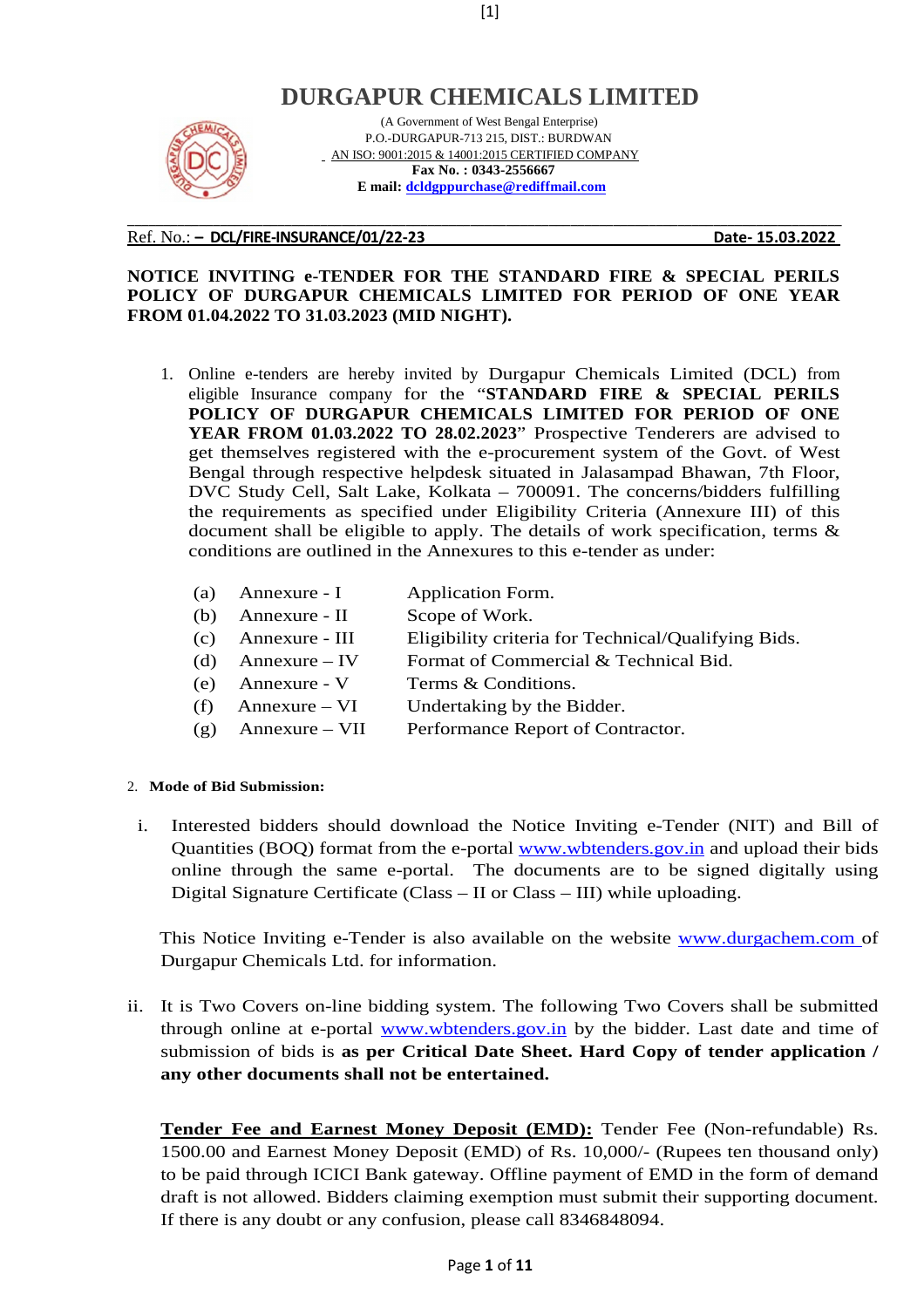Earnest Money will be automatically refunded to the unsuccessful Tenderers immediately after finalization of the tender in their bank account (online).

Scanned copy of relevant bank documents for online payment of Tender Fees and EMD to be uploaded in the e-portal www.wbtenders.gov.in. duly signed digitally.

# iii. **Cover – I (Pre Qualification, Commercial & Technical Cover): Containing qualification requirements of Contractors/Firms:**

The tenderers shall submit their necessary information on Technical cover by downloading the Notice Inviting e-Tender – **Format vide Annexure – IV** from the eportal and fill-up the required information and upload the digitally signed file of scanned documents in support of their meeting each criteria mentioned in the Notice Inviting e-Tender.

## iv. **Cover – II (Bill of Quantities- BOQ): Containing the financial e-bid:**

The bidders must download BOQ format from www.wbtenders.gov.in and quote the rates as per requirement of Notice Inviting e-Tender. After quoting the rates the BOQ format should be uploaded with digital signature (class- II or class–III)**.** 

## 3. **Critical Date Sheet:**

| <b>Publish Date</b>                | 16.03.2022                 |
|------------------------------------|----------------------------|
| <b>Bid Document Download</b>       | 17.03.2022 at 10.00 a.m.   |
| Bid Submission Start Date & Time   | 17.03.2022 at 11.00 a.m.   |
| Bid Submission End Date & Time     | 24.03.2022 at 12:00 noon   |
| Bid Opening Date & Time (Cover-II) | $26.03.2022$ at 02.30 p.m. |

In the event of any of the above mentioned date subsequently declared as a holiday / closed day for this office, the tenders will be opened on the next working day at the scheduled time.

The Bidder should clarify any doubt/query regarding Notice inviting e-Tender from the authorised representative of Durgapur Chemicals Ltd. in a meeting to the bidders. **The date time and venue of the meeting to be intimated to the bidders only after receiving responses.**

### 4. EVALUATION AND COMPARISON OF BIDS:

- i. On examination of documents submitted under different covers, DCL will evaluate and compare the bid, determined to be substantially responsive at each step.
- ii. Evaluation of bid will include and will take into account as follows:
	- a. DCL shall evaluate and compare only the bids determined to be substantially responsive.
	- b. The bids shall be evaluated on the basis of total price for the entire scope of work covered under this bid document and as appeared in the BOQ www.wbtenders.gov.in.
	- c. Evaluated bid-price of all bidders shall be compared among themselves to determine the lowest evaluated bid and as a result of this comparison, the lowest bid will be selected for award of contract.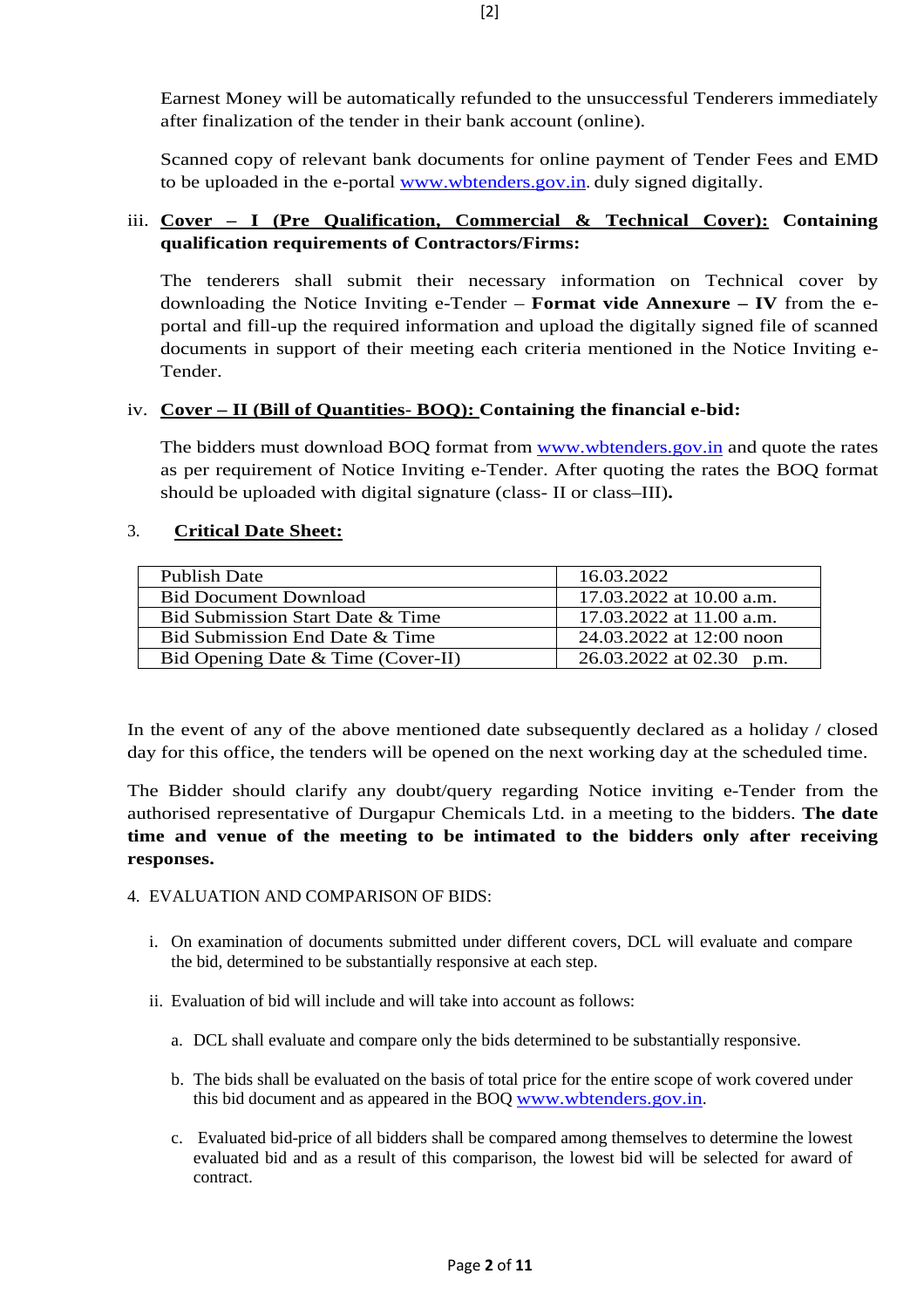## **5. PROCEDURE OF EVALUATION:**

Evaluation of tenders shall be done in the following steps:

### **1. Step-1 Techno-Commercial Evaluation for two-part bidding:**

- Only those bids meeting the requirements will be examined and assessed. The bidders will be intimated about the non-compliance of various techno commercial requirements and if allowed by the authority they may asked for the conforming compliance with the condition of bidding documents. The bidders shall require to comply all the conditions of bidding documents as mentioned in NIT. All the mentioned mandatory fields must be submitted as per mentioned format. If any bidder fails to submit any mandatory documents the bids of the said bidder shall be summarily rejected. For any clarification Bidders are requested to drop their requirement in dcldgppurchase@rediffmail.com at least 2 days before the closing date of the tender.
- 2. **Step-2** After Techno-Commercial Evaluation only the successful bidder shall be entertained for the Price Bid (Cover-2) opening. After opening of the price bid committee will evaluate the financial packet and select the most suitable bidder to Award of Contract (AOC).
- 6. **Terms of Payment:** 100% Advance against issue of Insurance Policy with clearly mentioning the area of coverage as per NIT.
- 7. **Validity of Offer:** Tenders shall remain open for acceptance for 60 Days from the date of opening of the Tender. No revision/ Modification in the Tender Rate will be allowed during the validity period of the Tender.
- 8. **Arbitration:** In the event of any dispute or any difference arisen in respect of the Scope of Work / Terms and Conditions herein contained in connection with the contract the same shall be referred to the award of an arbitrator as per provisions of The Arbitration and Conciliation Act, 1996 and amendment thereof.
- 9. **Jurisdiction:** Courts at Durgapur shall have Jurisdiction to decide or adjudicate upon any dispute which may arise out of or be in connection with the contract.

 DIRECETOR IN CHARGE Durgapur Chemicals Limited

Copy to:

- 1. Notice board, Administrative building, Durgapur Chemicals Ltd., Durgapur 713215.
- 2. Durgapur Chemicals Ltd. website www.durgachem.com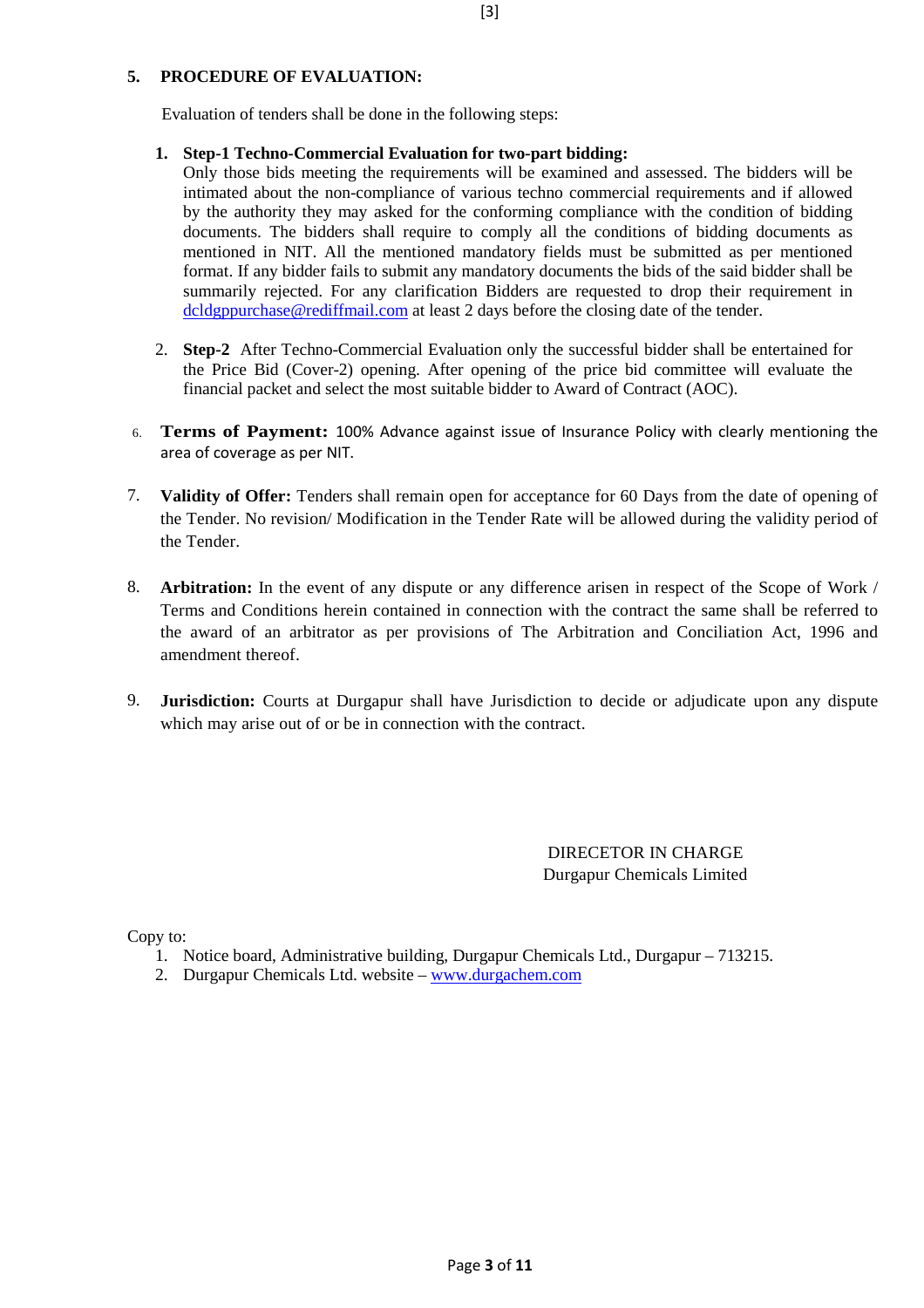## **ANNEXURE - I**

To The Director In Charge Durgapur Chemicals Ltd., Hahnemann Sarani, Durgapur, Pin – 713215, West Bengal.

## Subject: **QUOTATION FOR STANDARD FIRE & SPECIAL PERILS POLICY OF DURGAPUR CHEMICALS LIMITED FOR PERIOD OF ONE YEAR FROM 01.04.2022 TO 31.03.2023 (MID NIGHT).**

Sir,

| Reference: (i) |      | Dated                                             |
|----------------|------|---------------------------------------------------|
|                | (11) | EMD: Bank Document Regarding transfer of money to |

I/We have also examined the requisite specifications and my/our offer is to provide the required service in accordance with the requisite scope of work.

I/We quote the rate exclusive of taxes & duties.

Date: Yours faithfully,

Place: (Signature and stamp of the Bidder) (State legal status, Whether Proprietorship.,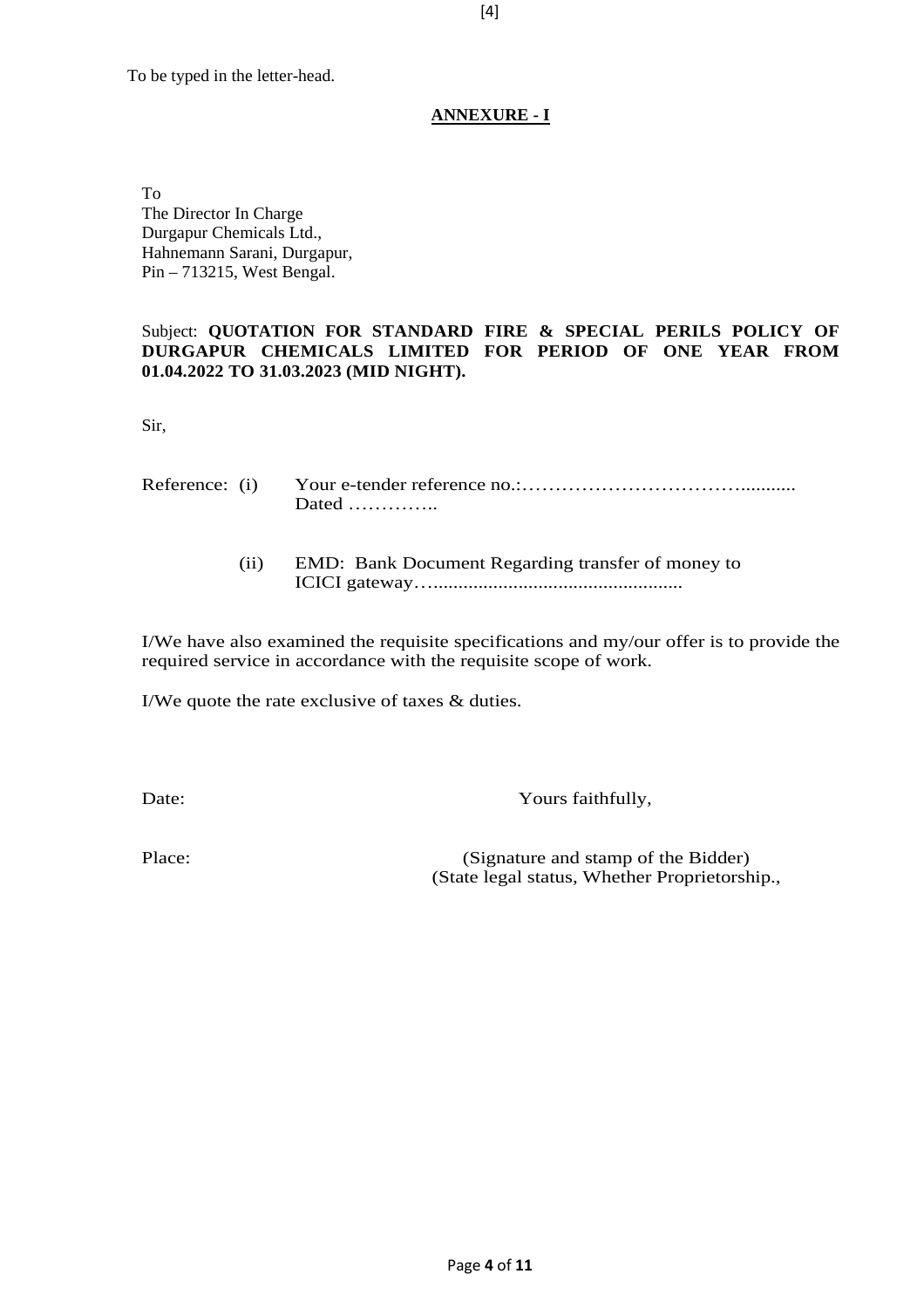# **ANNEXURE - II**

Our Standard Fire & Special Perils Policy is going to expire on 28<sup>th</sup> February, 2022 and we intend to renew the policy for a period of 1 (one) year w.e.f.  $1^{st}$  March, 2022 to 28<sup>th</sup> February, 2023 (midnight). We are submitting the following details for your information and needful:

|                |                                                    | <b>Value of Plant</b><br>as on |  |  |
|----------------|----------------------------------------------------|--------------------------------|--|--|
| S.NO           | <b>Details of Assets</b>                           | 31.03.2021                     |  |  |
| A              | <b>Fire Insurance Policy for</b>                   |                                |  |  |
|                |                                                    |                                |  |  |
| 1              | Leasehold Land                                     | 207119.79                      |  |  |
| $\overline{2}$ | Land Development                                   | 1.00                           |  |  |
| 3              | <b>Buildings</b>                                   | 47813740.48                    |  |  |
| 4              | Roads                                              | 96821.44                       |  |  |
| 5              | Bridges (Weigh Bridge)                             | 73960.00                       |  |  |
| 6              | Computers and allied equipment's                   | 325130.27                      |  |  |
|                | Plants & Equipment's (CCP, HBP, PCP and            |                                |  |  |
| 7              | SBP, Boiler, Utility including all Electricals,    | 298397116.92                   |  |  |
|                | Instruments and Mechanical Equipment's)            |                                |  |  |
| 8              | <b>Electrical Installation</b>                     | 16144162.06                    |  |  |
| 9              | <b>Furniture &amp; Fixtures</b>                    | 210961.60                      |  |  |
| 10             | Lab Equipment's                                    | 88467.15                       |  |  |
| 11             | Office Equipment's                                 | 164736.31                      |  |  |
|                |                                                    |                                |  |  |
|                | <b>Total of Plant &amp; Machinery and Building</b> | 363522217.02                   |  |  |
|                |                                                    |                                |  |  |
| Β.             | <b>Stock Insurance Policy</b>                      |                                |  |  |
| 1              | <b>Total Raw Materials &amp; Finished Products</b> | 100906296.74                   |  |  |
|                | Grand Total (A+B)                                  | 464428513.76                   |  |  |

### **Raw materials at Stores & Site includes :**

Freon Gas in Cylinder, Non-fragile items (spare, electrical, mechanical, civil & instruments etc.), Furnace Oil, Alpha Cellulose, Phenol (liquid) & Sulphuric Acid.

## **Finished Products includes:**

Caustic Soda Lye, Hydrochloric Acid, Sodium Hypochlorite – in liquid form, Stable Bleaching Powder, Hydrogen Gas in Cylinder & manifold, Chlorine in Cylinder.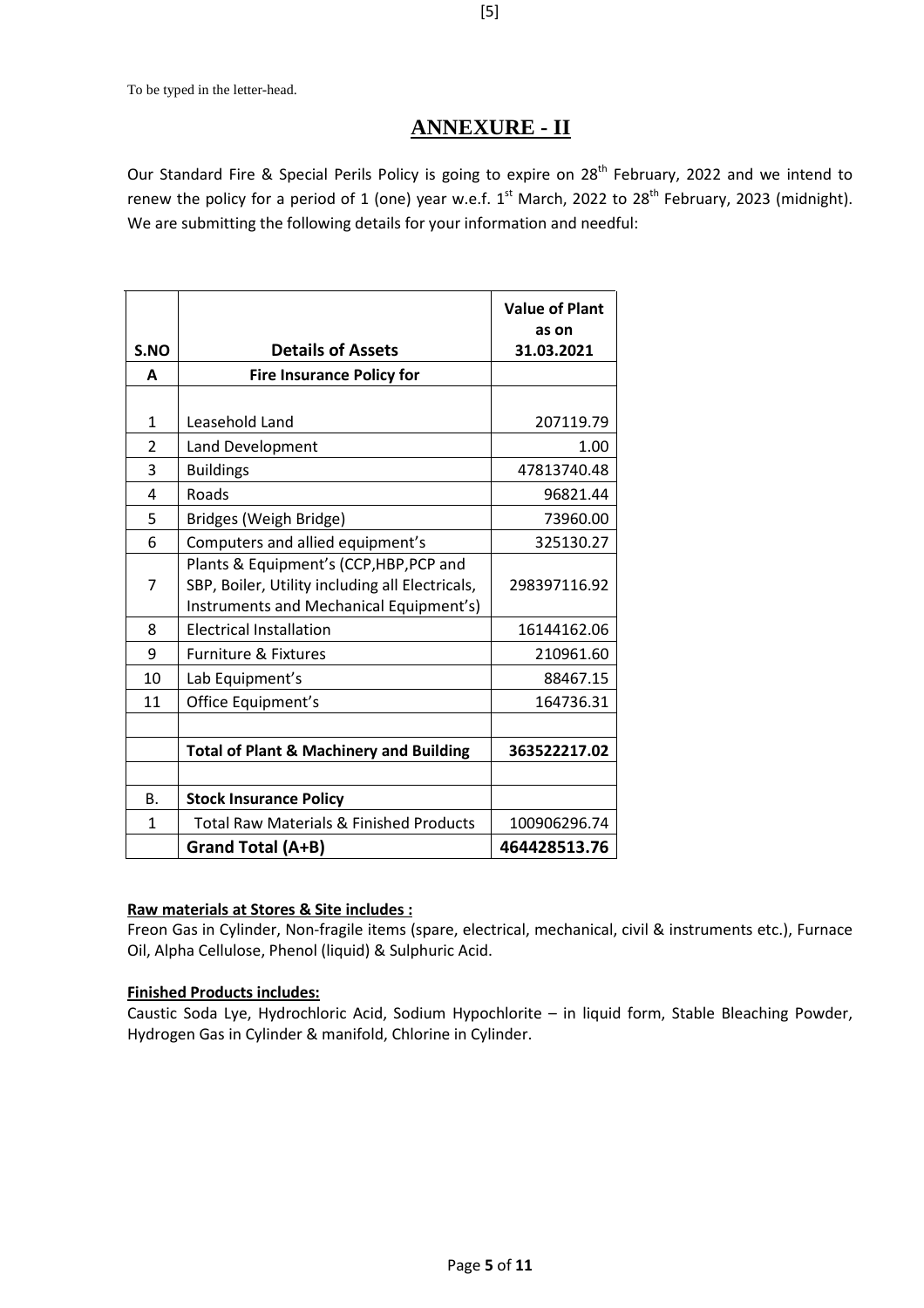The Standard Fire & Special Peril Policy covers fire including destruction or damage caused to the property insured by (i) Its own fermentation, natural heating or spontaneous combustion & (ii) Its undergoing any heating or dying process, electrical damage, lightening, explosion/implosion, aircraft damage, riot, strike & malacious damage (RSMD), storm, cyclone, typhoon, tempest, earthquake(FST), impact damage, bursting/overflowing of water tanks, apparatus & pipes, leakage from automatic sprinkler installation, bush fire.

The offer received other than in the above format and after due date & time shall liable to be rejected. The Company reserves all the rights to reject or accept offer/quotation in full or part without assigning any reasons thereof.

> Thanking you, Yours truly,

…………………………………… BASAB BANERJEE DIRECTOR IN CHARGE

For any other confirmation please drop you email to dcldgppurchase@rediffmail.com before closure of the e-tender.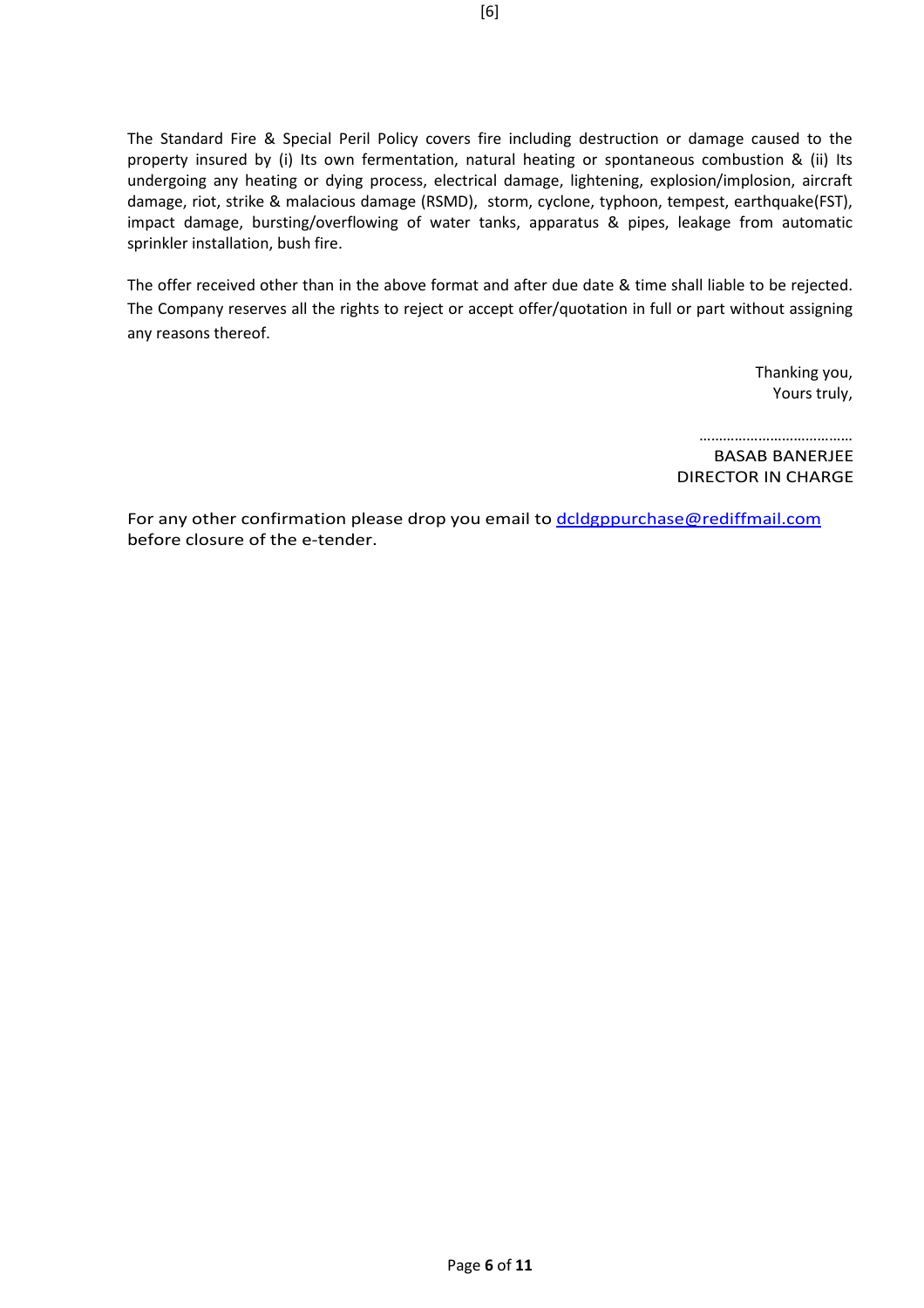#### **ANNEXURE –III**

#### **ELIGIBILITY CRITERIA FOR TECHNICAL/QUALIFYING BIDS:**

- I) The bidder must submit valid GST registration and PAN Number, Recent GST return statement and self-attested copies of these registration certificates should be attached to the Bid document.
- II) The bidder must submit the Copies of Profit and Loss A/c, Balance Sheet and Income Tax Returns (ITRs) duly attested by Chartered Accountant should be attached with the Bid document.
- III) The bidder should not have been blacklisted by any Govt./Semi Govt. organization/P.S.U. for similar work in the past. An undertaking to this effect must be submitted along with the qualifying bid as per **Annexure VI**.
- IV) The bidder must submit the relevant experience proof of similar kind of job.
- V) The bidder shall satisfy all the conditions mentioned in detailed e-tender notice.

\*\*\*\*\*\*\*\*\*\*\*\*\*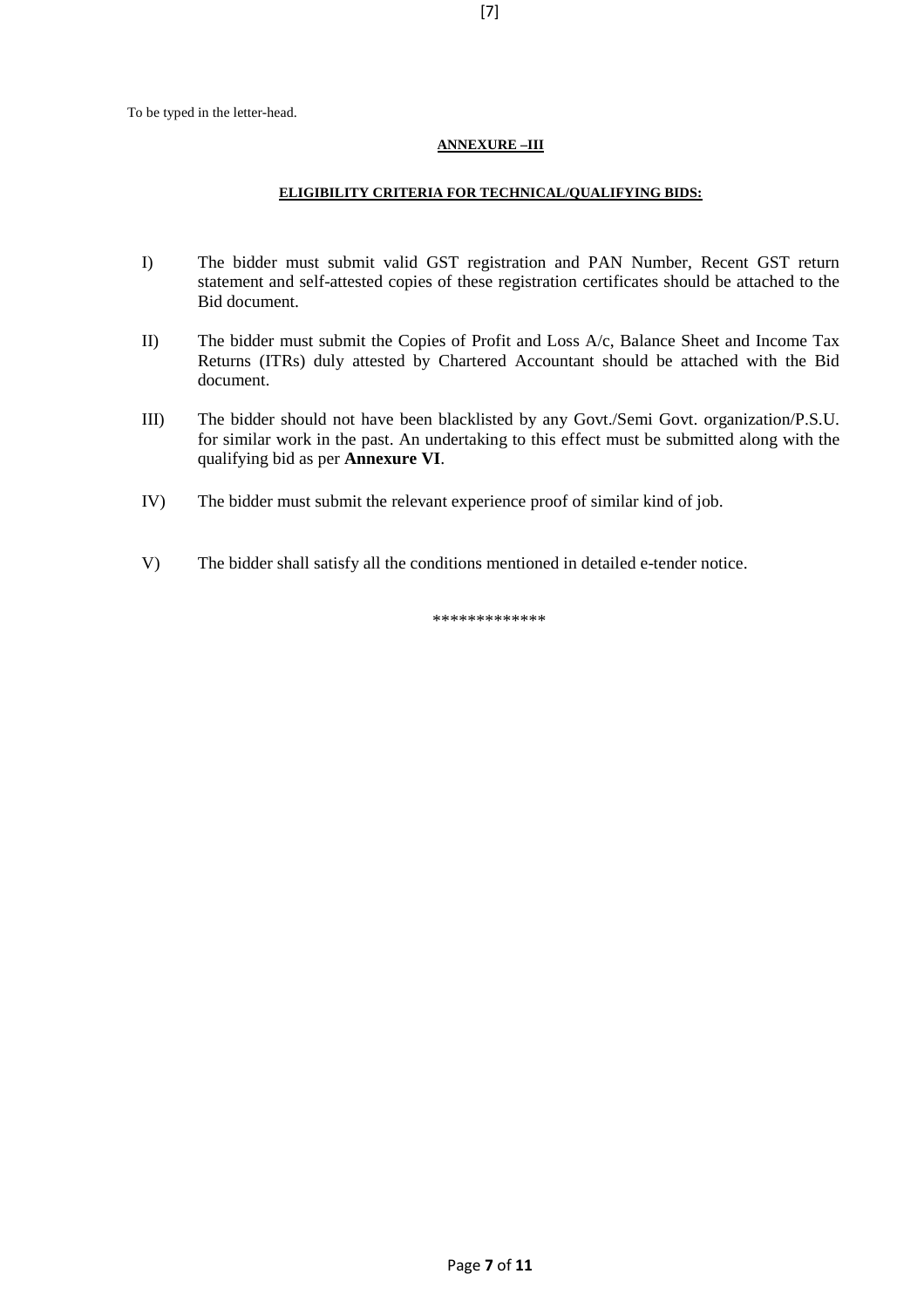#### **ANNEXURE –IV**

# **TECHNICAL/QUALIFYING BID FORM FOR E-TENDER**

| $\mathbf{1}$   | NAME OF THE BIDDER/INSURER                                                                                                                                                                                                  |                                        |
|----------------|-----------------------------------------------------------------------------------------------------------------------------------------------------------------------------------------------------------------------------|----------------------------------------|
| $\overline{2}$ | IF FIRM IS HOLDING THE STATUS OF MSME & SSI.<br>THEN RELAVENT DOCUMENTS TO BE ATTACHED                                                                                                                                      |                                        |
| $\overline{3}$ | ENTITY-PROPRIETORSHIP<br><b>TYPE</b><br><b>OF</b><br>FIRM/<br>PARTNERSHIP FIRM/OR PVT.OR PUB LTD. COMPANY                                                                                                                   |                                        |
| $\overline{4}$ | <b>ADDRESS OF COMPANY/FIRM</b>                                                                                                                                                                                              |                                        |
| 5              | TEL NO./FAX NO./MOBILE NO.                                                                                                                                                                                                  |                                        |
| 6              | NAME OF THE CONTACT PERSON & EMAIL ID                                                                                                                                                                                       |                                        |
| $\overline{7}$ | TEL.NO./MOBILE NO. OF CONTACT PERSON                                                                                                                                                                                        |                                        |
| $\,8\,$        |                                                                                                                                                                                                                             | <b>BANK</b><br>DOCUMENTS:_______/Date: |
| 9              | EMD DETAILS @ Rs. $\overline{\phantom{1.5}}$                                                                                                                                                                                | <b>BANK</b><br>DOCUMENTS: /Date:       |
| 10             | LEGAL CERTIFICATES TO BE ENCLOSED AND DETAILS IN THIS REGARD TO BE<br><b>PROVIDED</b>                                                                                                                                       |                                        |
|                | <b>PAN CARD</b>                                                                                                                                                                                                             |                                        |
|                | GST REGISTRATION NO., GSTIN, HSN CODE & SAC<br><b>CODE</b>                                                                                                                                                                  |                                        |
| 11             | ANNUAL TURNOVER OF FOUR FINANCIAL YEARS<br>ALONG WITH COPY OF PROFIT & LOSS A/C, BLANCE<br>SHEET AND INCOME TAX RETURNS OF SAID YEARS<br>TO BE ENCLOSED                                                                     |                                        |
| 12             | EMPLOYEE OF<br><b>WHETHER</b><br>ANY<br><b>DURGAPUR</b><br>CHEMICALS LTD. ON YOUR BOARD OR SHARE<br>HOLDER IN CONTRACTORS'S ENTITY/FIRM                                                                                     | YES/NO. If please provide details      |
| 13             | YOUR DIRECTOR/<br>OF<br>PARTNER/<br><b>HAS</b><br>ANY<br>ENTREPRENEUR EVER BEEN CONVICTED UNDER<br>ANY LAW                                                                                                                  | YES/NO. If please provide details      |
| 14             | HAS YOUR FIRM/COMPANY EVER BEEN BLACK<br>LISTED AT ANY TIME IN THE PAST BY ANY<br>ORGANIZATION? (Even if answer is NO, A SEPARATE<br>undertaking as per Annexure - VII MUST be submitted<br>along with the qualifying bid.) | YES/NO. If please provide details      |
| 15             | ANY OTHER INFORMATION BIDDER MAY LIKE TO<br>FURNSH (MAY BE FURNISHED IN SEPARASTE<br>ENCLOSURE)                                                                                                                             |                                        |

\*\*\*\*\*\*\*\*\*\*\*\*\*\*\*\*\*\*

Page **8** of **11**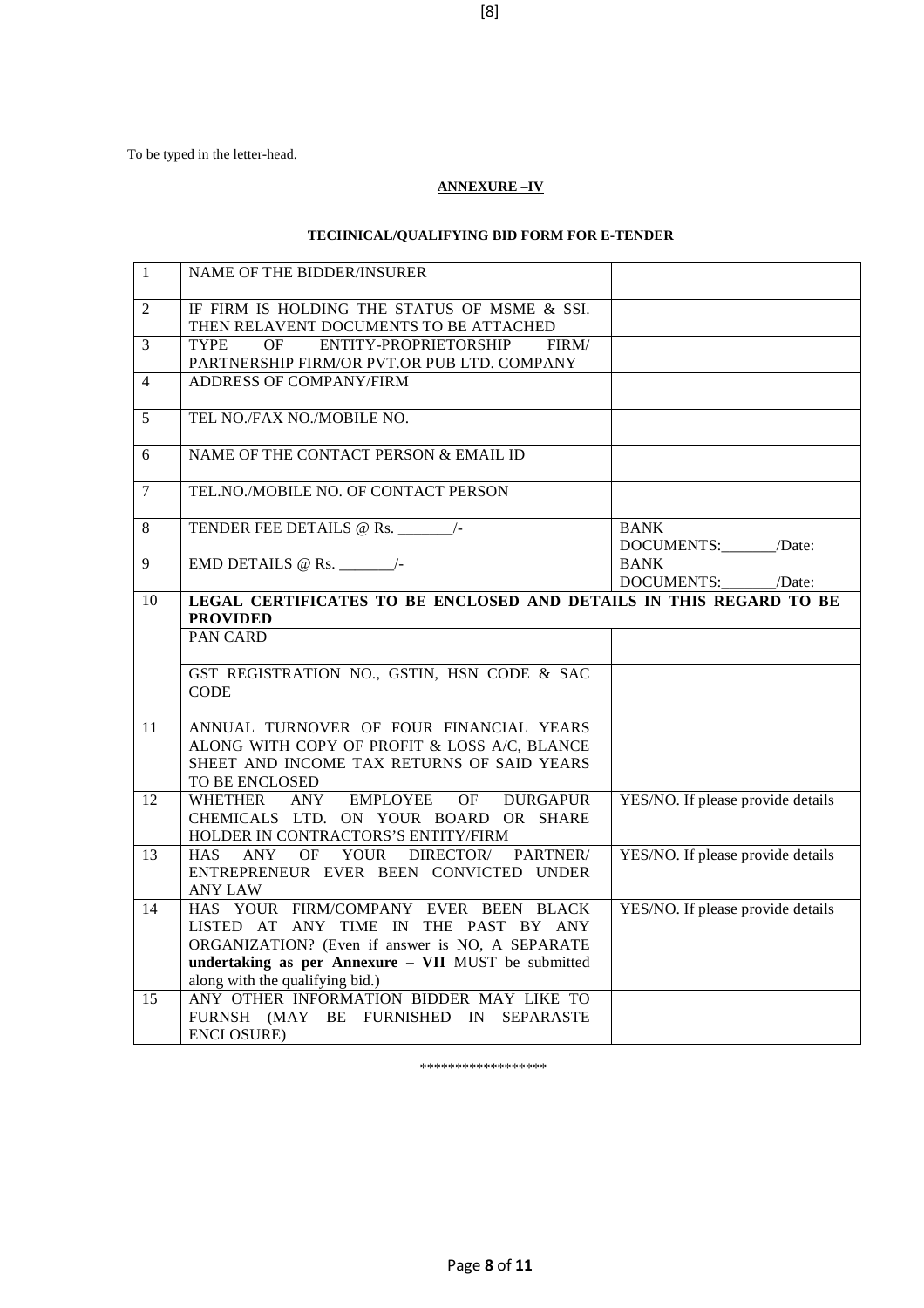#### **ANNEXURE –V**

#### **TERMS AND CONDITIONS**

- i. The rate should be quoted after consider all aspects of the NIT and upload the same in the BOQ format.
- ii. The bidders are required to submit the complete Quotations only after reading each and every laid down condition.
- iii. The bidders must comply with all the terms and conditions of the contract.
- iv. Durgapur Chemicals Ltd. reserves the right to terminate the contract without assigning any reason to the bidder.
- v. Durgapur Chemicals Ltd. reserves the right to accept any bid other than the lowest or even rejecting all the bids without assigning any reasons thereof.
- vi. The Bids would be approved by the competent authority subsequent to compliance and also that it can be rejected without assigning any reason.
- vii. **Payment terms:** 100% Advance against issue of Insurance Policy with clearly mentioning the area of coverage as per NIT.
- viii. **Price:** The prices should remain firm during the period of contract unless specifically agreed to and provided in the contract.
- ix. **Invoicing:** Final Tax invoice in triplicate should be sent to the Personnel Manager Durgapur Chemicals Limited, Durgapur-713215. West Bengal.
- x. **Paying Authority:** DIRECTOR IN CHARGE, Durgapur Chemicals Limited, Durgapur-713215. West Bengal.
- xi. **Award of Contract:** The company reserves the right:
	- (I) To accept at its sole and un-fettered discretion, any tender or whole or part or reject any or all tenders without assigning any reasons thereof.
	- (II) The company does not bind to accept the lowest tender or assign any reason for nonacceptance of the same.
- xii. **Validity of Offers:** Tenders shall remain open for acceptance for 90 Days from the date of opening of the Tender. No revision/ Modification in the Tender Rate will be allowed during the validity period of the Tender.
- xiii. **Arbitration:** In the event of any dispute or any difference arisen in respect of the meaning and scope, Terms and Conditions herein contained in connection with the contract the same shall be referred to the award of an arbitrator to be nominated by the Co.(DCL) as sole arbitrator. The award of the sole arbitrator shall be final and conclusive according to the provisions of The Arbitration and Conciliation Act, 1996 and the rules there under and any statutory modifications thereof shall be deemed to apply and to be incorporated in this contract.
- xiv. **Jurisdictions:** Courts at Kolkata/Durgapur shall have Jurisdiction to decide or adjudicate upon any dispute which may arise out of or be in connection with the contract.

\*\*\*\*\*\*\*\*\*\*\*\*\*\*\*\*\*\*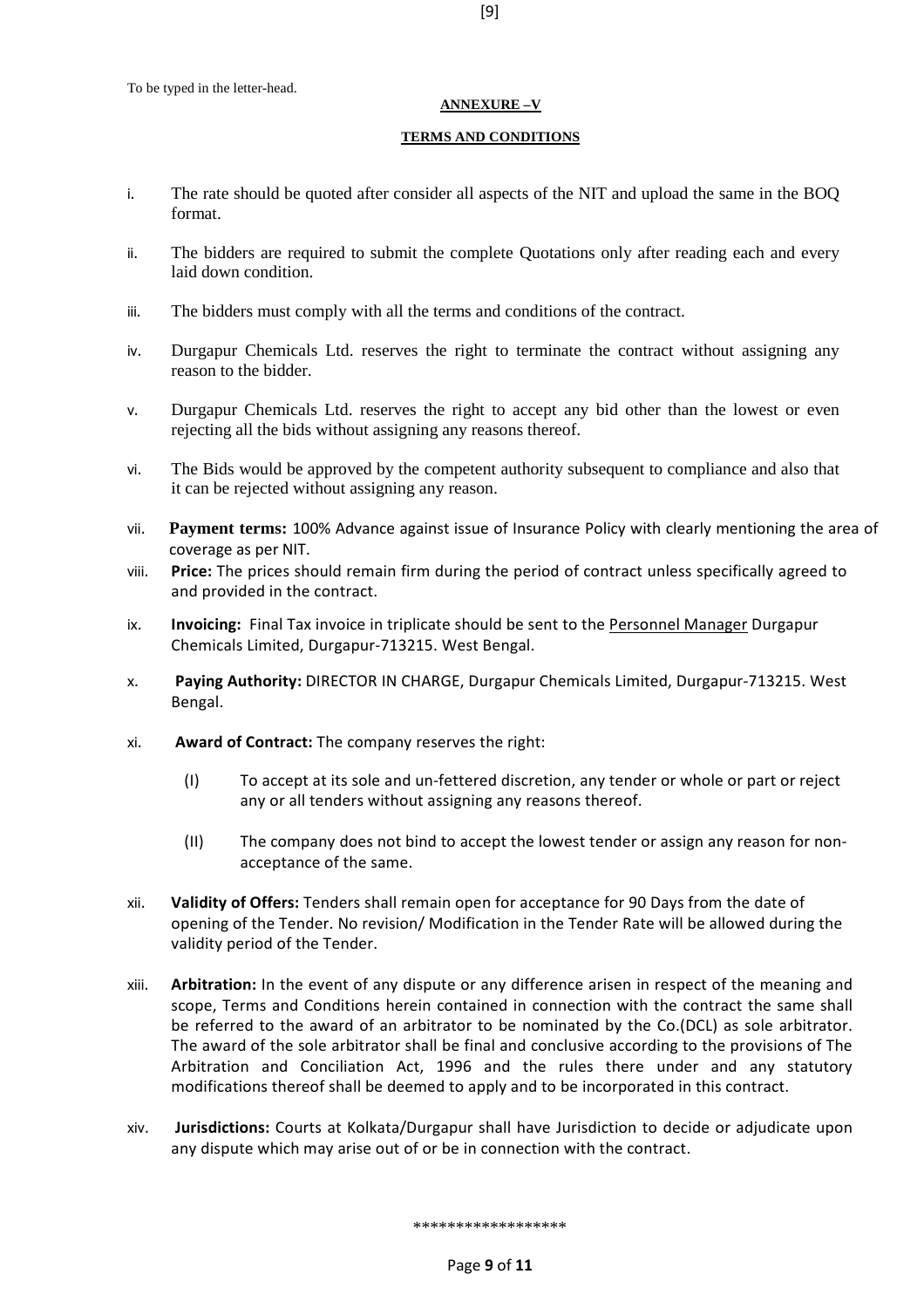#### **ANNEXURE –VI**

#### **UNDERTAKING BY THE BIDDER**

| I/W <sub>e</sub>                                                     | undertake | that                                                                                      | mv | firm |  |
|----------------------------------------------------------------------|-----------|-------------------------------------------------------------------------------------------|----|------|--|
| $M/s$                                                                |           |                                                                                           |    | has  |  |
|                                                                      |           | not been blacklisted by any Central Govt. Department/State Govt. department/Public Sector |    |      |  |
| Undertaking.                                                         |           |                                                                                           |    |      |  |
|                                                                      |           |                                                                                           |    |      |  |
| Son/Daughter/Wife                                                    |           | Ωt                                                                                        |    | Shri |  |
| Proprietor/Partner/Director/authorized                               |           | signatory                                                                                 | οf | M/s  |  |
|                                                                      |           |                                                                                           |    | an   |  |
| competent to sign this declaration and execute this tender document: |           |                                                                                           |    |      |  |

- 3. I have carefully read and understood all the terms and conditions of the tender and undertake to abide by them:
- 4. The information/documents furnished along with the above application are true and correct to the best of my knowledge and belief. I/We am/are well aware of the fact that furnishing of any false information/fabricated document would lead to rejection of my tender at any stage besides liabilities towards prosecution under application/appropriate law.
- 5. I understand that in case any deviation/wrong statement is found in the tender documents at any stage, my concern/firm/co. shall be blacklisted and shall not have any dealing with Durgapur Chemicals Ltd., in future.

Name:

Signature:

Seal: